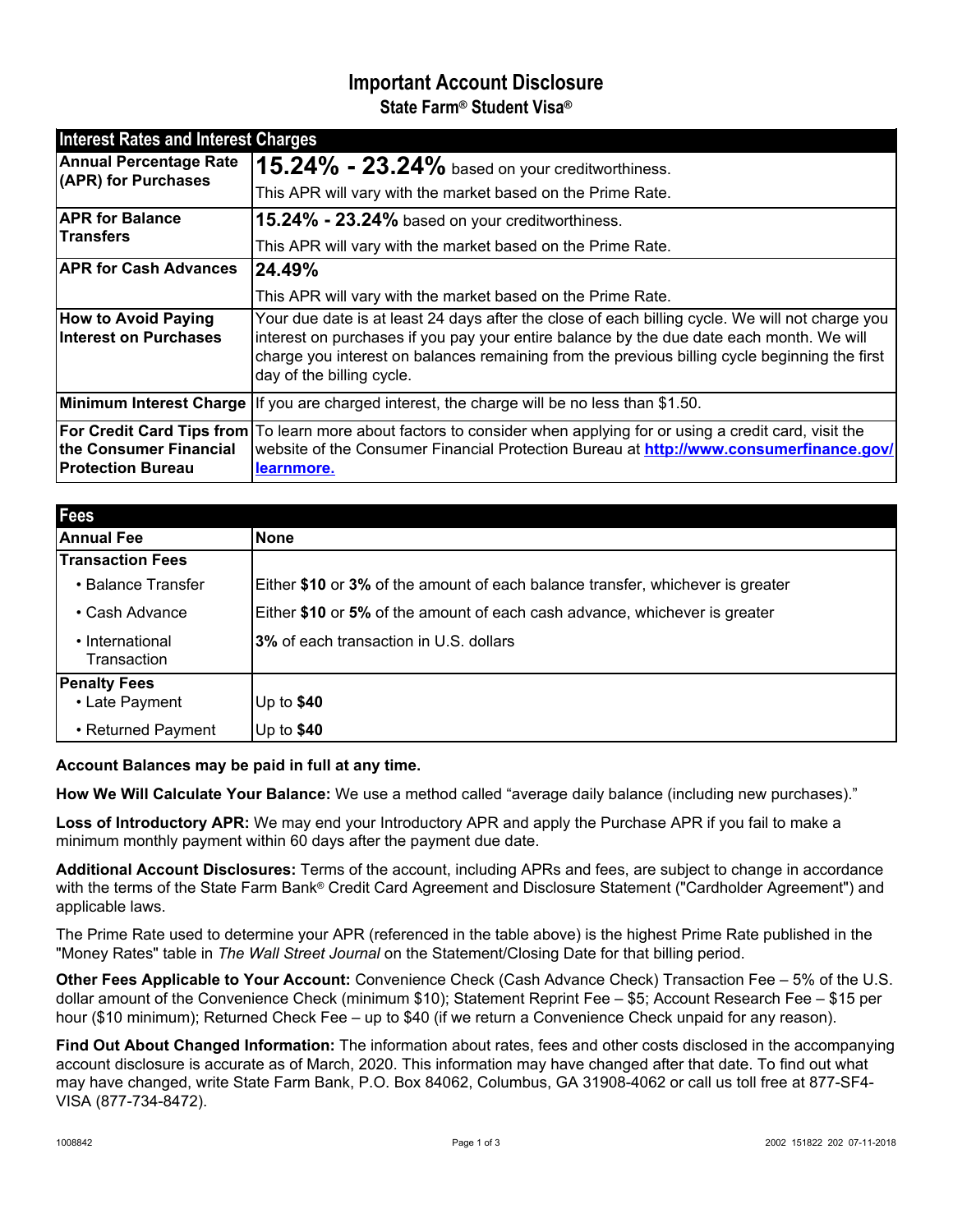## **Important Information about Procedures for Opening a New Account**

To help the government fight the funding of terrorism and money laundering activities, Federal law requires all financial institutions to obtain, verify, and record information that identifies each person who opens an account. What this means for you: When you open an account, we will ask for your name, address, date of birth, and other information that will allow us to identify you. We may also ask to see your driver's license or other identifying documents.

#### **Additional Agreements and Authorizations**

By submitting this application, you are applying for a credit card account with State Farm Bank, F.S.B., Bloomington, IL. You acknowledge that you have reviewed all the information entered on the application and affirm that it is true and complete. To be eligible for this Account, you must be a student enrolled in a postsecondary educational institution. You must be at least 18 years of age and a U.S. citizen or permanent resident alien with a valid permanent home address within the 50 United States or the District of Columbia to be eligible for an account (additional limitations may apply if you are under age 21). By submitting this application, you authorize State Farm Bank to obtain your credit report from one or more credit reporting agencies, which will result in at least one inquiry on your credit report. We will consider your application for a State Farm® Visa® credit card. We will verify your credit status, income and other information. Based on this information, we determine the actual credit line on your account. We may issue credit on different terms than those you applied for. We reserve the right not to open any account. If an account is opened, you agree that the use of the account, account number, or any card issued in connection with the account constitutes your acceptance of, and is subject to, the terms and conditions of the Cardholder Agreement that will be sent with your card(s). You also acknowledge that your participation in the State Farm Loyalty Rewards® Program will be governed by the Program Terms and Conditions, a copy of which will be sent with your card(s). You agree to be responsible for all charges incurred on the account according to the Cardholder Agreement. For joint credit card accounts, you are responsible, both together and individually, for the entire outstanding balance on the account. You agree that the Cardholder Agreement and your account are governed by Federal law and by the laws of the State of Illinois to the extent that Federal law is not controlling, and that the Cardholder Agreement is subject to change (including, but not limited to, an increase in rates and fees) in accordance with the provisions of applicable law. The terms described in this application supersede those in all previous applications.

### **Balance Transfer Terms and Conditions**

If you make a Balance Transfer to your State Farm Bank credit card account pursuant to this offer, the Annual Percentage Rate (APR) for Balance Transfers and Purchases provided in the table on the front apply. We may end your Introductory APR and apply the Purchase APR if you fail to make a minimum monthly payment within 60 days after the payment due date.

You agree to allow approximately 30 days for your Balance Transfer request to be processed, the balance you are paying off to be paid and transferred to your State Farm Bank credit card account. Until you confirm that a Balance Transfer has been completed, you should continue to make all required payments on the account(s) you are paying off. State Farm Bank is neither responsible for any fees or interest charges incurred on an account prior to its balance transferring to your State Farm Bank credit card, nor for any remaining balance or additional charges in the event the payment amount you authorized does not satisfy an outstanding balance. If you wish to close another account after transferring the entire outstanding balance to your State Farm Bank credit card account, it is your responsibility to contact the other card issuer or creditor directly; we will not close your other accounts.

The minimum individual transfer request that will be honored is \$50 and the total amount(s) paid and transferred under this offer is limited to 94% of your available credit line less any outstanding balance. If you submit concurrent Balance Transfer requests that exceed this transfer limit, we will process your requests from highest to lowest dollar amount, may decline to process one or more requests and will not complete a request by making a partial payment. Balance Transfer requests may not be used to pay any existing balances on any State Farm Bank credit card account, nor can they be processed if made payable to you, an individual, a deposit account, or cash. Your credit card account must be in good standing and State Farm Bank reserves the right to refuse any Balance Transfer request. Balance Transfers do not earn State Farm Loyalty Rewards points. Unless otherwise stated, all other terms and conditions of your Cardholder Agreement apply.